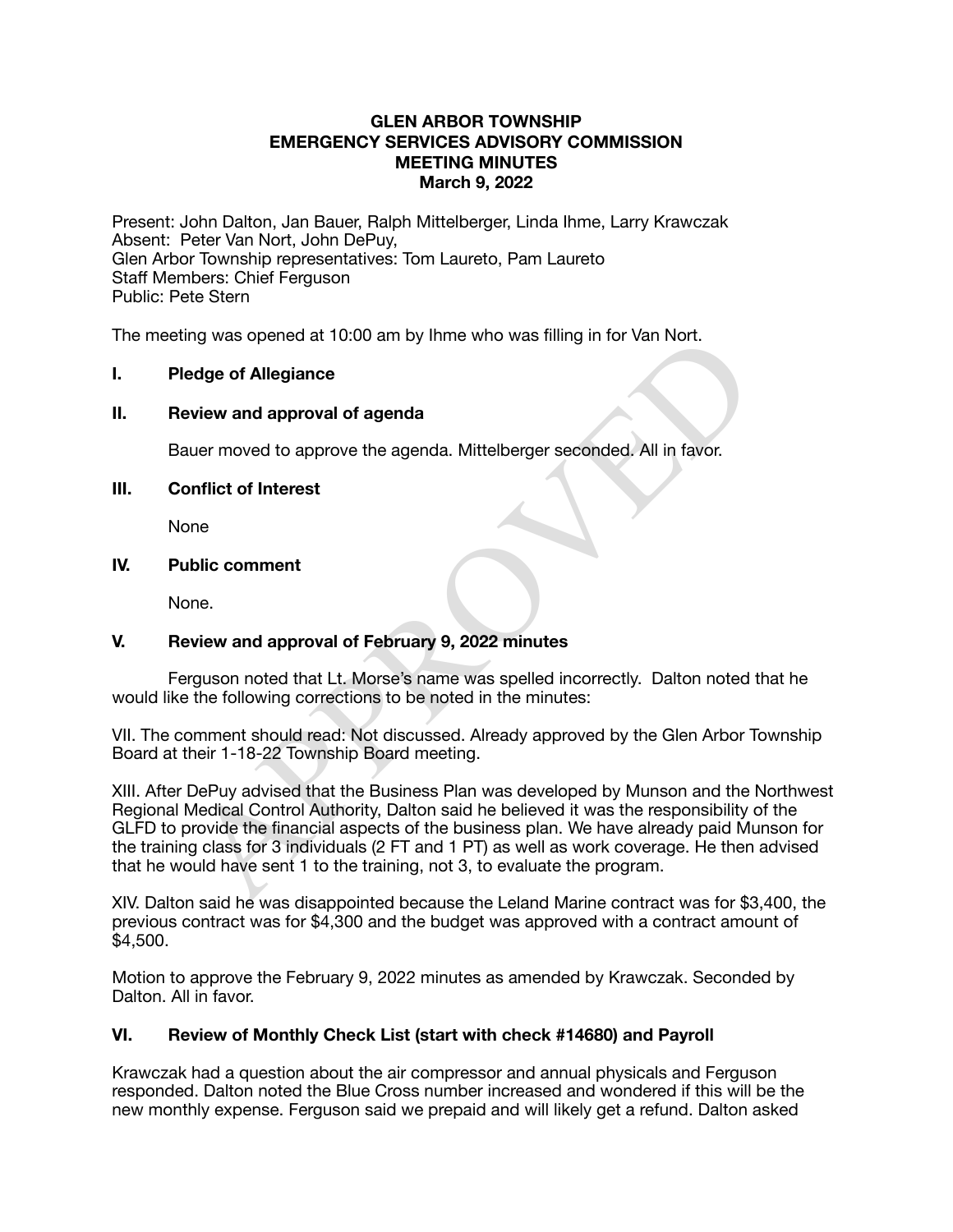about the SCBA breathing air compressor and Ferguson answered. Ihme asked if the Blue Cross cost includes physicals and Ferguson said no. Dalton asked why we have a \$9,000 decrease in payroll. Ferguson was unsure but it could be that it was higher when we had people off during COVID and there was a lot of overtime. A motion was made by Mittelberger seconded by Krawczak that the check list, including the verbally read bills, and payroll payments have been reviewed, to recommend payment of unpaid checks to the Glen Arbor Township Board, and to report concurrence with the checks that were necessary to pay early. Motion approved.

# **VII. Review of Revenue & Expense Report and Balance Sheet**

Theis, the uncovered at few other issues. The balance see throm January to<br>then the movered a few other issues. The balance sheet from January to<br>reret. JP Morgan Chase is now at zero and the two Morgan Stariley account<br>th P. Laureto mentioned last month that some funds were not where they belonged and in correcting this, she uncovered a few other issues. The balance sheet from January to February looks different. JP Morgan Chase is now at zero and the two Morgan Stanley accounts are also at zero. They were combined and put into a money market account at Huntington. P. Laureto explained that both the money market and the HB CD and in an investment brokerage account. The accounts that were zeroed out will continue to show up until we switch fiscal years. P. Laureto explained that in correcting the original issue she discovered that a CD was closed out and that the funds were deposited into the general fund account. A transfer from the General Fund to the Emergency Services fund was made at the beginning of March and the Due from General Fund will not appear next month. Dalton asked if the Equipment Sales was for the Heavy Rescue 251. Ferguson said yes and that was the first major asset sold that was purchased jointly. Dalton asked about the dividend account and P. Laureto said the dividend was from the accident fund. Regarding the refund check, Laureto clarified that 85% goes to Emergency Services and 15% goes to the General Fund. Dalton asked if the budgeted amount on the Revenue and Expense report reflects the original budget or amended budget and P. Laureto said the original. Dalton asked if we prepaid the \$14,315 fire and insurance expense. P. Laureto confirmed we paid in February. Dalton clarified that we spent \$12,000 already, last month we spent \$14,000 but we budgeted \$15,000. Dalton asked if the March expense for physicals was included in the \$22,001.00 YTD physicals number. P. Laureto said not all, only those through the end of February. Dalton surmised it would be more like \$30,000 of expenses and P. Laureto confirmed. P. Laureto asked what else we sold. Ferguson said the old air compressor, which went in capital equipment sales, too. Krawczak asked if the original one was purchased prior to the merger. Ferguson said Empire bought that, not Glen Arbor. P. Laureto asked where to put that income and Krawczak said Miscellaneous Revenue. There was discussion regarding the Township's Capital threshold of \$5000. P. Laureto mentioned that the employee who just left was not here long enough to be 100% vested in the Defined Contribution Plan, so the 60% goes into forfeited funds. P. Laureto can request that it be used for future employer contributions. Ferguson added that the next checklist might not have a check to VOYA because we have credit from them.

# **VIII. Staffing Report**

a. Introduce staff

Ferguson introduced Pete Stern, who has been with the department since 1995.

b. General staffing status report

Ferguson said we have one full-time position open. The job opening will be posted until March 21. He has received two applications. He also has a posting for the lieutenant position so when there is an opening, he will be ready.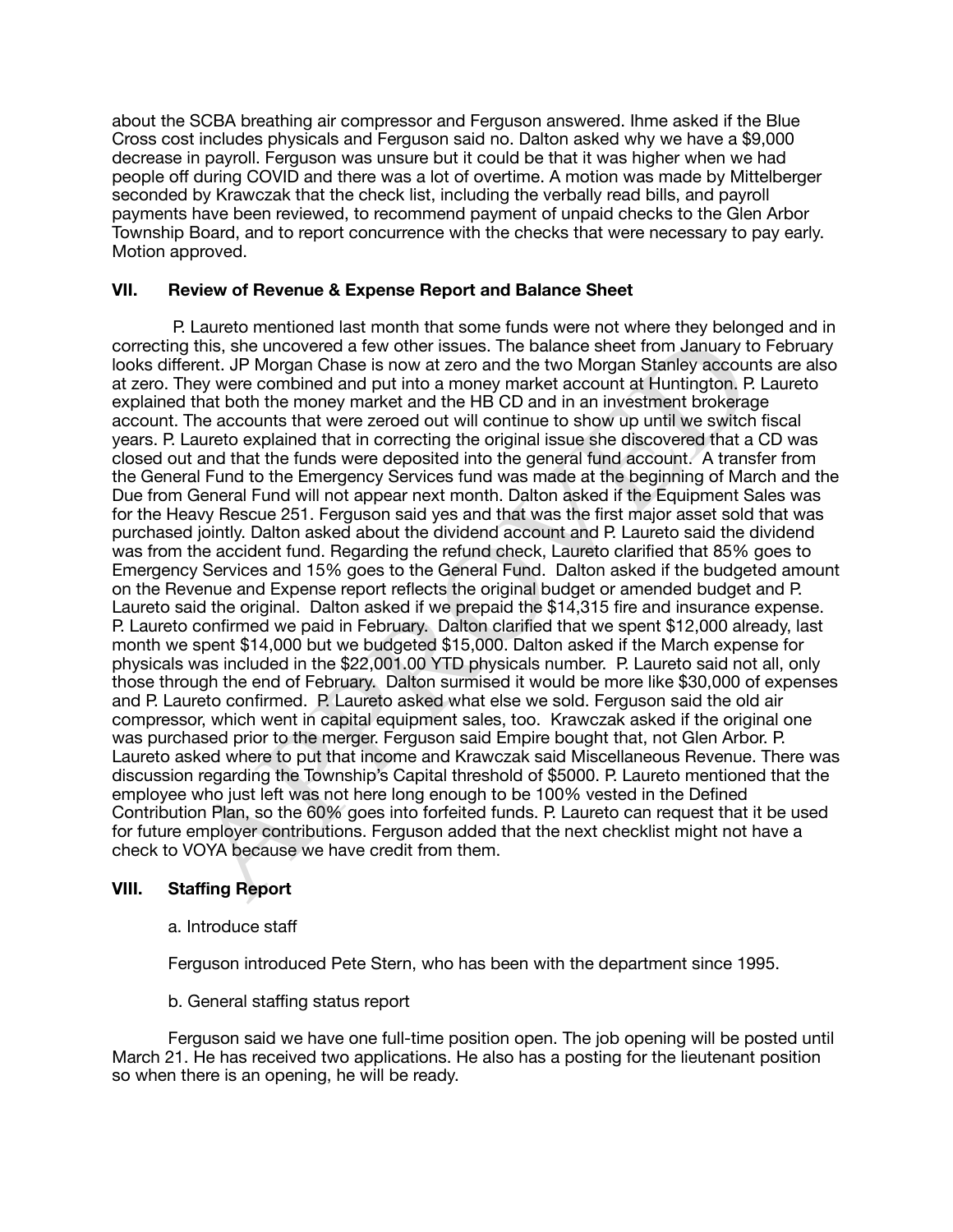c. Exit interview results, if any.

T. Laureto and DePuy met with Bill Mills, who had a lot of positive things to say about the department. Mills expressed difficulty with the mandatory overtime as it affected his family time and made a personal decision to leave. T. Laureto noted we should be aware of the hurdles those with young families may face. Discussion ensued about how mandatory overtime works.

d. Review of GLFD monthly Staff and Officer Minutes

 Dalton asked where we are with required training. Ferguson said we should be on track soon. Dalton asked for an update on Lake and Ferguson said the earliest he will be back is September.

### **IX. Operations Report**

the asked for an update on Lake and Ferguson said the earliest he will be ber.<br>
Heromomoroported 26 calls in February, which is normal. He discussed the reservations Report<br>
Heromomoroported 26 calls in February, which is Ferguson reported 26 calls in February, which is normal. He discussed the rescue at the Empire Bluffs trail and said mountaineering ice crampons would have been useful. He said it will likely cost a few thousand dollars to fix the floor drain issues at Station Two. Ferguson also shared that the \$865 charge on the credit card report was for a mold inspection at Station Two. No mold was found. Ferguson said he went to a NFPA certification class so that he can do plan reviews for new construction, which will help back up the Fire Department's recommendations. T. Laureto asked if rappelling is part of their training and Ferguson confirmed.

#### **X. Old Business**

a. Sale of truck

Ferguson said the truck is gone and we have been paid.

#### **XI. New Business**

- a. Chief Evaluation
- T. Laureto will be sending out evaluation forms out soon.
- b. Budget Amendments

Ferguson said there was no change to the overall budget amount, he just changed things around within the line items. Ihme asked if he was spending less money than he planned and Ferguson said we will be \$400,000 or so under the budgeted amount.

Dalton stated that the first budget amendment date should be 1/18/22 because that is when it was approved by the Township Board. He reiterated that he would like to see the initial budget included as a column so we can see what we budgeted for and subsequent amendments. Ferguson agreed to make that change.

Dalton commented that if we look at the February numbers and the proposed budget amendments dated 3/9/22, it is about 20% higher than the annualized expense. This results in a \$400,000 cushion which Dalton said he felt is excessive. He asked Ferguson why he would not try to get closer. Ferguson explained how he plans ahead. P. Laureto noted that if we go over on the budget cost center lines, we will have findings on the audit. Dalton suggested spending more time looking at the numbers in order to have cushions and not have to worry about findings. P. Laureto said that if ESAC is not comfortable with the budget amendments